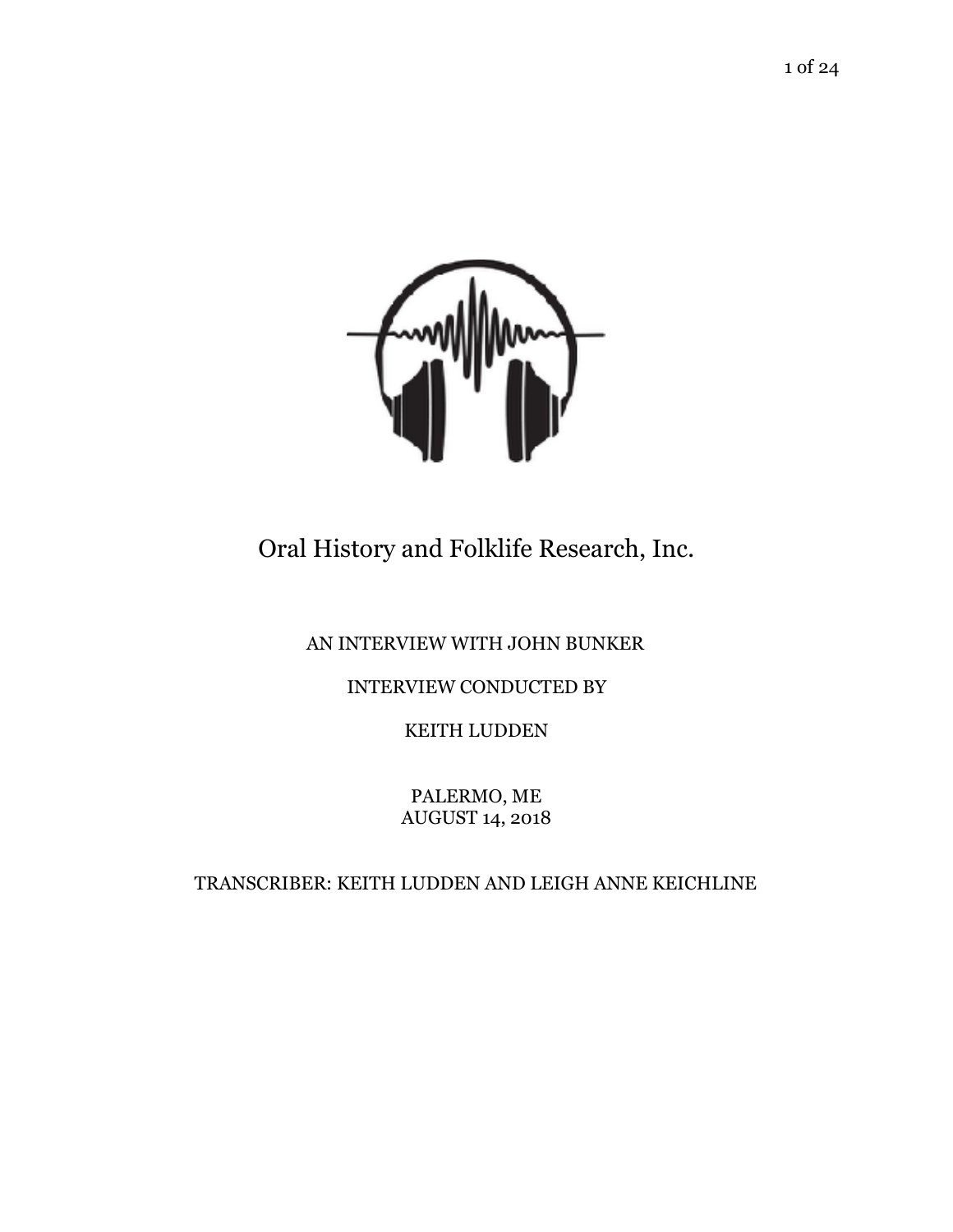Keith Ludden: We are in Palermo, and we're talking with John Bunker about his Super Chilly Farm. Can you tell me what year you were born?

John Bunker: I was born in 1950.

Keith Ludden: 1950, OK [Some handling noise, changing a setting on the recorder] So you were born in 1950.

JB: I was born in 1950.

KJL: And where was that?

JB: In Boston.

KJL: In Boston, okay. Now were your parents from Boston?

JB: Yes.

KJL: And were they first generation?

JB: No, they were not. No, they'd been there for a while.

KJL: Where did they come from?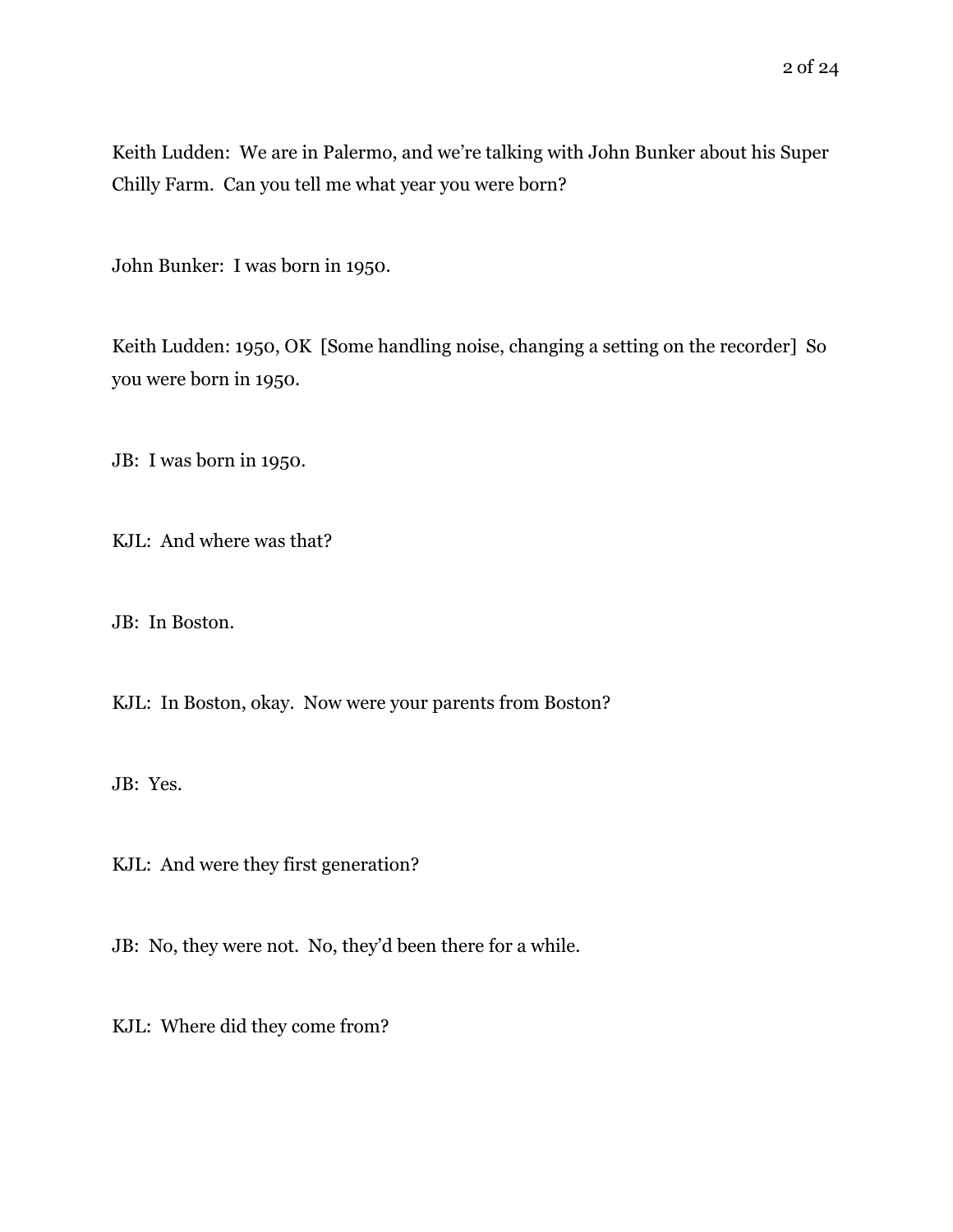KJL: What kind of work did they do?

JB: My mother was a stay-at-home mom, and my father was a doctor.

KJL: Particular kind of doctor or a general practitioner?

JB: He was an anesthesiologist.

KJL: (Wind noise and pause to adjust windscreen) So where did you go to school? In Boston?

JB: No, I went to—part of my elementary school I went to in Concord, and then in 1960, when I was nine, we moved to California and I did the rest of my elementary school, junior high, and high school in the Bay Area.

KJL: How long were you in California?

JB: Eight years.

KJL: How did you get to Maine?

JB: I had and have a friend from Massachusetts, who I met a couple of years after I was born and we spent a lot of time together during the school year, but never in the sum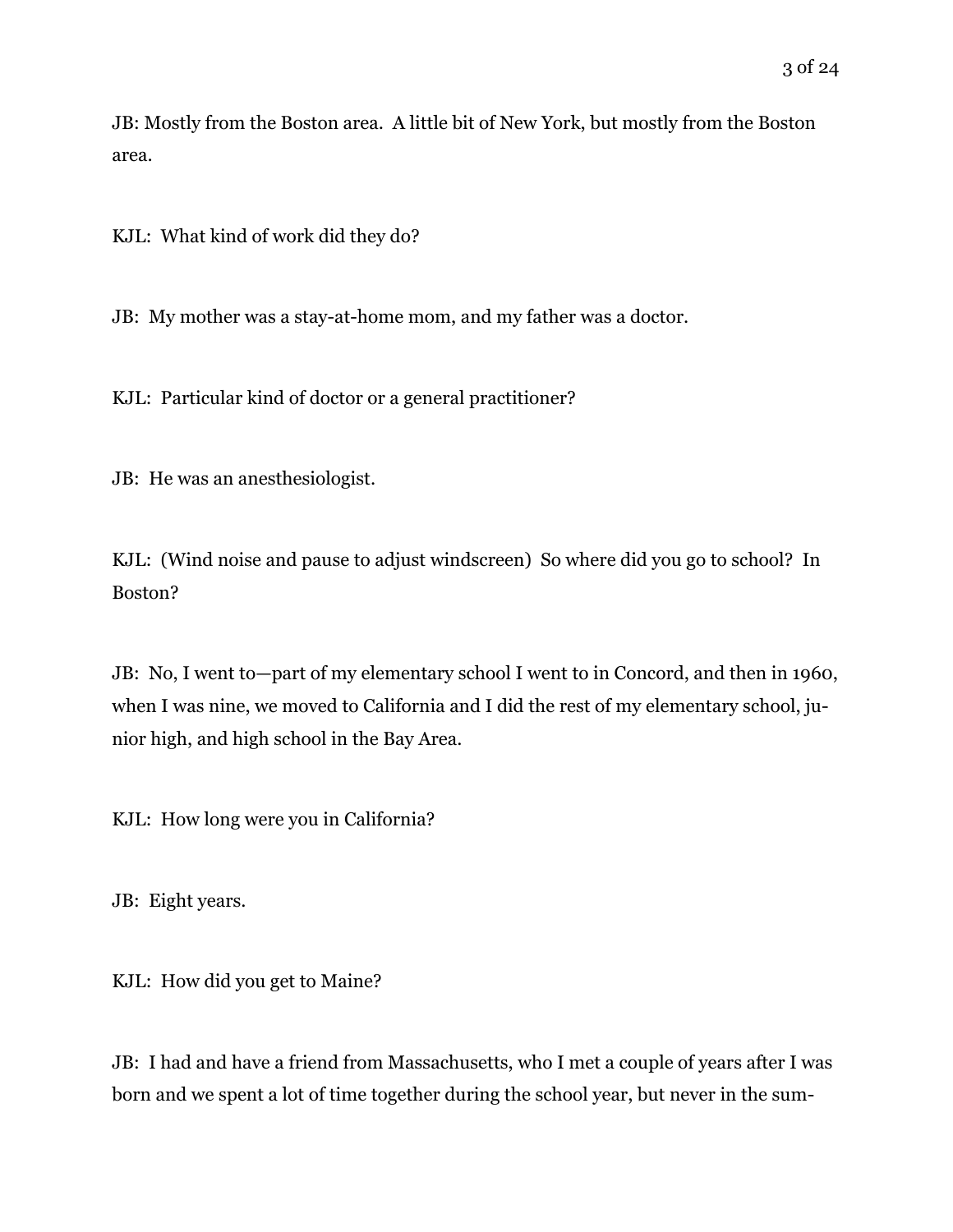mer. He did his thing and I did my thing in the summer. When I moved to California, his family invited me to come to their summer place, which was an old camp in Belgrade. I had never been there, because as I said in the summer he would go his way and I would go my way, but we were very close friends and I decided I would go, which I did. I was eleven, and I spent a week or two, I don't remember how long, with my friend and his family, and during those days of my first trip to Maine, I decided that I would live

here permanently as soon as I could.

KJL: And how old were you then?

JB: Eleven. That was 1962. So I knew early and I don't know why I knew, but I knew. I wasn't analytical then, I was young, so I don't think I analyzed my decisions or analyzed the circumstances of facts, I just made decisions.

KJL: What was it that you liked about Maine?

JB: Well, everything. At that age you know or you don't know. You know you like it, or you know you don't like it, put it that way. And I knew I liked it. I knew I wanted it. I knew this was where I was going to go. I didn't say, oh, the pine trees were beautiful, or I loved the lakes, or—I mean I did, but I didn't analyze it, I didn't know why. It didn't matter why. Why was irrelevant. Right? You just know you're going to do something, but why? Who cares why? Especially at that age.

KJL: You studied at Colby College, is that right?

JB: After that first summer, I spent the majority of every summer—most of every summer after that, for the next ten years or so in Maine, and when I was contemplating going to college, I decided to apply to Colby. I knew nothing about Colby. I knew no one.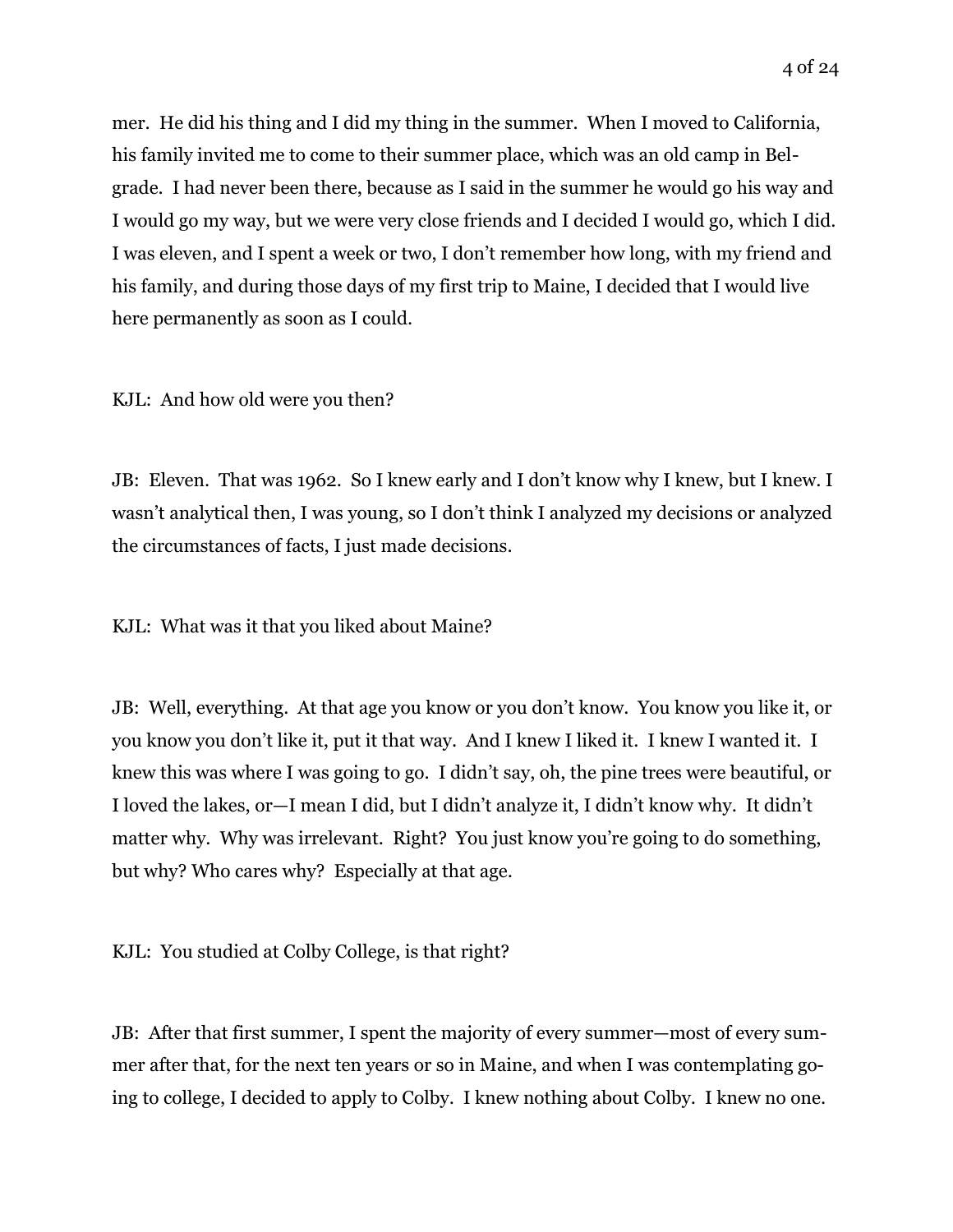I think I knew one person who had been there, but I didn't know anything about Colby. I just knew that it was near where I wanted to be in Maine, and that if I went, I would get four years in Maine, so it was a no-brainer. So I went to Colby.

KJL: And what did you study?

JB: I studied English, art and music, and I did the minimum requirement of everything else, but that was really what I did.

KJL: And was there a particular area of literature that you focused on?

JB: No, I just decided that once I moved out here I was not going to have so much time to read because I was going to be doing things outdoors most of the time. And so, I thought, okay, you've got four years, why don't you read a lot? So I read a lot for four years, and I still read, but I was correct. I spend most of my time outdoors, so I don't read nearly as much as I did when I was at Colby. So I didn't read a lot of contemporary work, I mostly read all sort of classics, we'll say, and I also studied art and studied music because I knew that those were the things that would bring me pleasure throughout my life and I was correct. They do.

And I was smart enough to know that although I could learn a lot about art and music on my own with no help, I would benefit from meeting people that were very into it, who could introduce me to things that I might miss otherwise. So I did that, and I had some good teachers and they introduced me to some excellent stuff that I may or may not have discovered on my own. I figured, hey I've got these four years, I'll do all this stuff, I'll learn a lot about art, I'll learn a lot about music, and I'll read a lot, and I also was able to live in Waterville. Back then many students lived in dirt cheap apartments and so I was one of them. So I got to live in Waterville, which was great. I really enjoyed it, and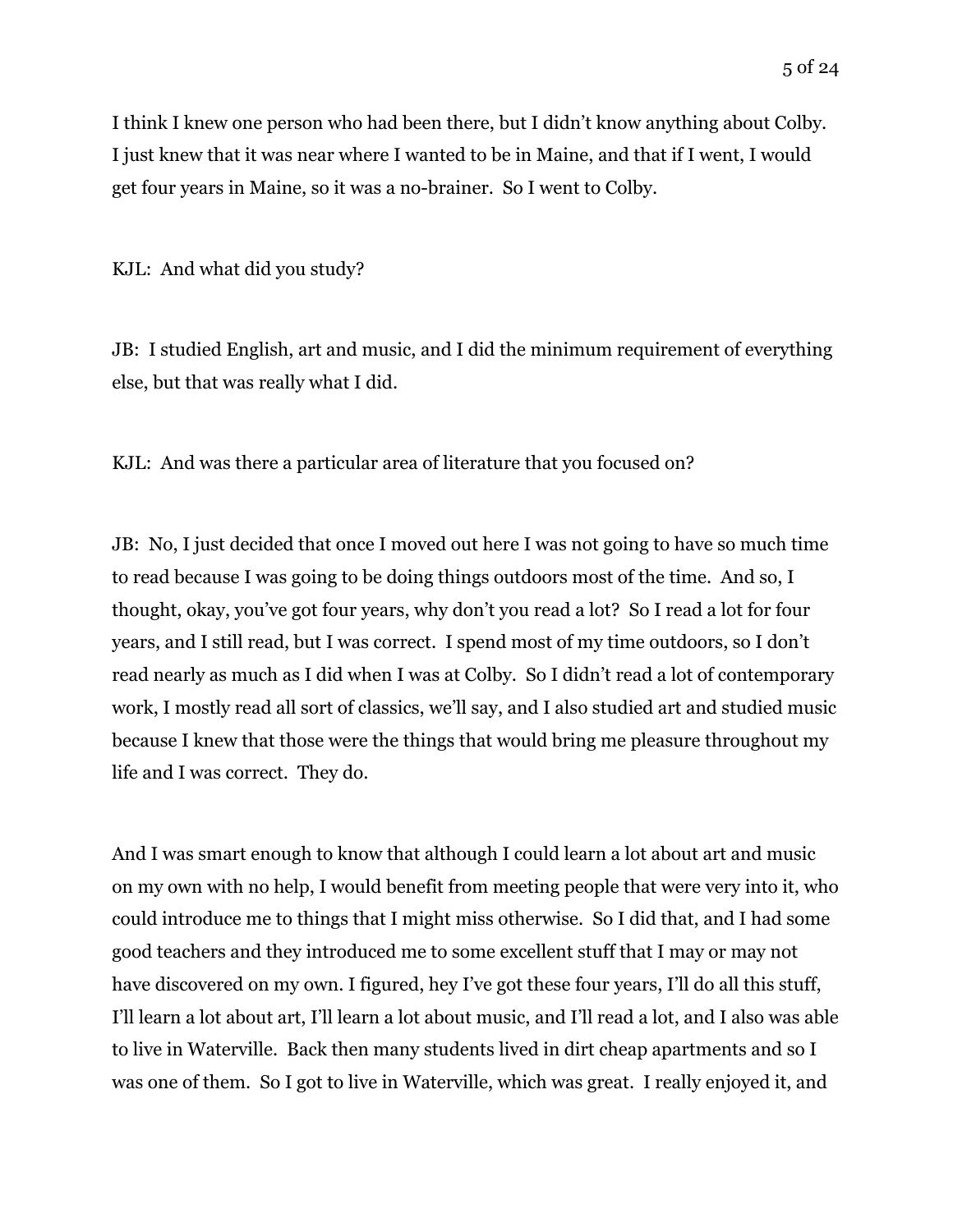studied these things that were going to be things that I knew I would keep with me for the rest of my life. So that's why I did it.

KJL: What music do you remember that you got introduced to?

JB: Some of the best stuff was the opera, and I don't necessarily go to the opera very often. I wouldn't call myself a big opera fan. But I did learn a bunch about that that was excellent. Also I would say a lot of what I would call twentieth-century classical music, for lack of better — contemporary classical music. But everything. It's probably if there was one word to describe what I was trying to do, although at the time I only sort of semi-understood it, is "history." Because I think that you can take music as an example that contemporary music, whatever it is, turn on the radio, is part of a progression, a musical progression that began really hundreds of thousands of years ago. But you can go back easily to 1920 — go back a hundred years. And look at American music, or if you want to go and think about what we call classical music, then you go back three or four hundred years, and see it evolve over time.

KJL: Do you play an instrument?

JB: Sometimes, not very often.

KJL: What do you play?

JB: Well, I say I play, quote unquote, piano. Sometimes accordion. But I don't play much anymore.

KJL: And you taught English for a while?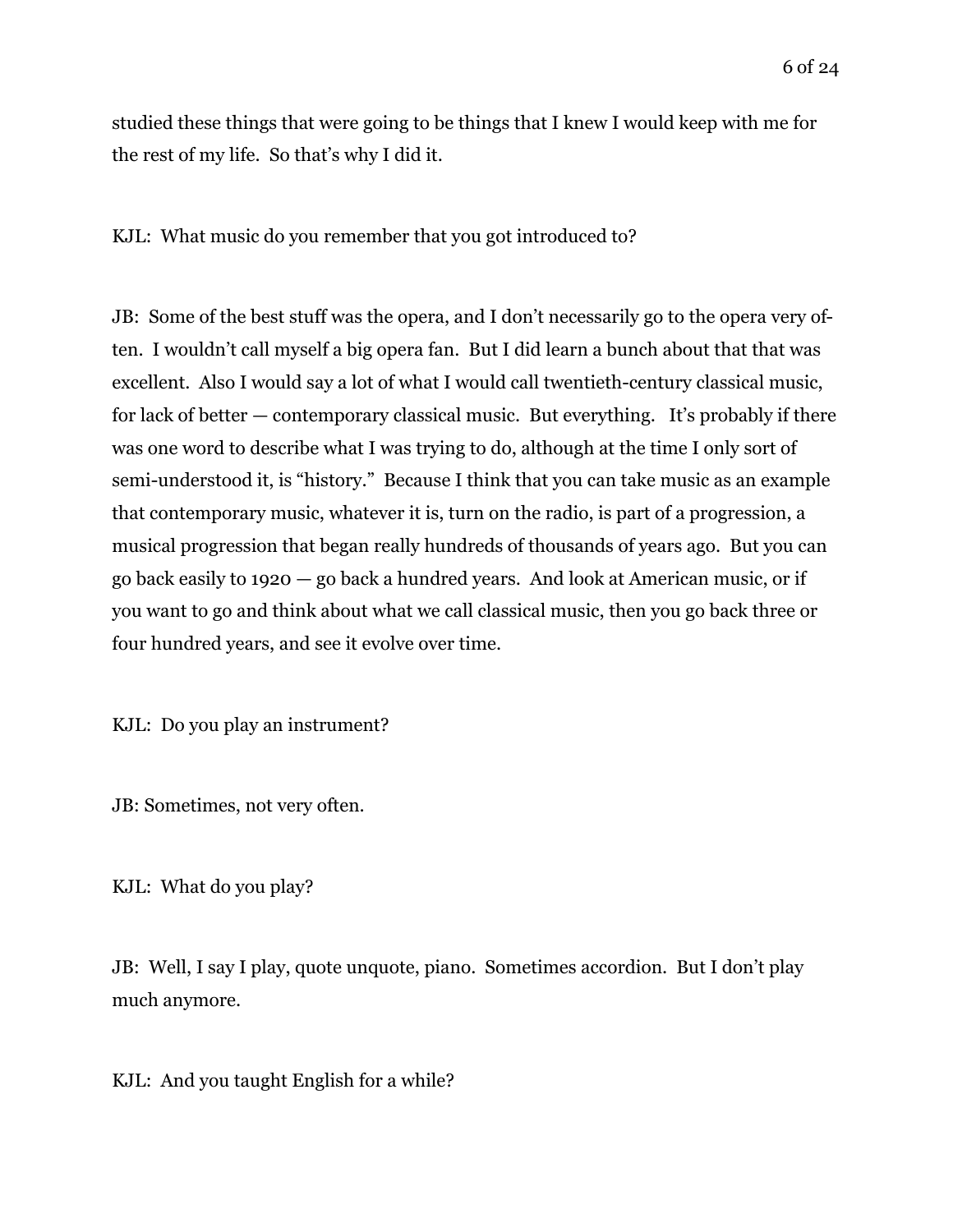JB: Yeah, the day after I graduated from Colby I moved here. So that was 40, 46 years ago. I was 21. And for the next a little less than 20 years, we'll say 18 —for the next 16, 18 years, I was a kind of jack of all trades, master of none. Or jack of a few trades, master of none, or whatever. I did a bunch of different things. Carpentry, you know. Tended a co-op store. You know, different things. At one point, I did teach high school English in SAD 49 at Lawrence High School in Fairfield. I did that for two years.

KJL: Tell me about the first time you saw this land.

JB: The first time I saw this land was in the winter, in probably March or so of 1971 and we came out three of us, I think, came out here with a realtor and snowshoes. And they say you're not supposed to buy land when there's snow on it, but we didn't listen to that. Or we didn't know that that was the case. So there was snow, a lot of snow, I have vague — I have pretty good memories, actually — but we didn't walk all over the land. I think the realtor probably actually didn't even know where the boundaries were. But he got us sort of to the basic area. And we purchased it shortly thereafter, I'm not sure  $-$  you know, within the next two or three months or something.

KJL: So you snowshoed in from what point?

JB: Actually, up on Turner Ridge Road, which is, if you went past our driveway, around the corner, up the hill. And we could have driven down, 'cause it was open, but our realtor didn't want to. I don't know if he was afraid he was going to get stuck or something. But we couldn't have driven down what is now our driveway, that would have been totally unpassable, though it did exist.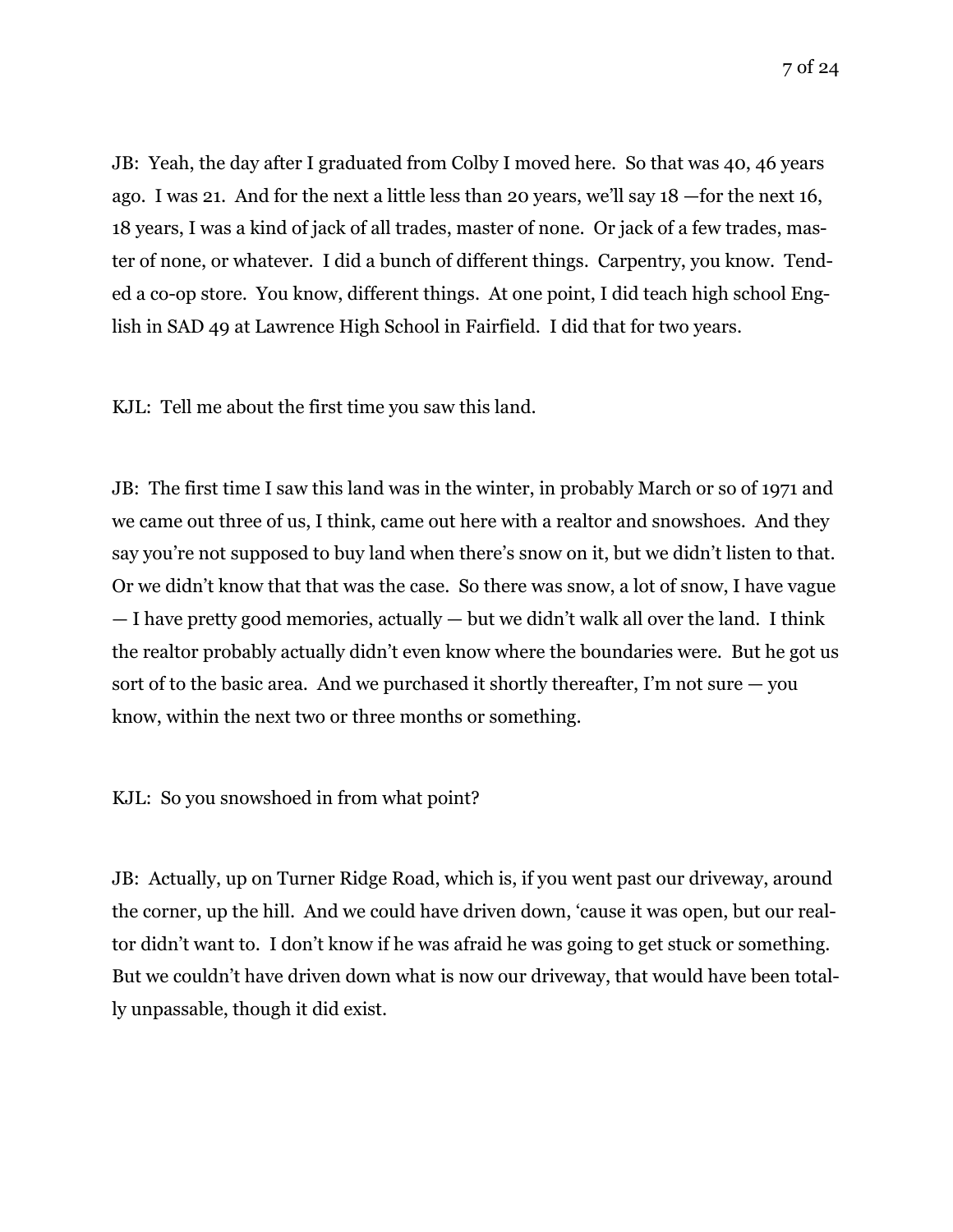KJL: And now you said you're not supposed to buy land when there's snow on it. Why is that?

JB: Because you don't know what's under the snow. But we did, and here I am, fortysix years later, forty-seven years later.

KJL: And so what year was that?

JB: We bought it in 1971. We had a garden here in 1971. I was not around that summer; I was working in Vermont. But I bought it with two friends, and the other two friends and their girlfriends all had a garden here, although it was not here on our property. It was on our next-door neighbors' property. They were dairy farmers. We started to try to dig a garden down here. This was just woods, all woods. There was only the smallest of clearing, maybe about a, between about a fifth of an acre, a sixth of an acre, there was a clearing. And it wasn't here; it was over there. And we started to try to dig a garden, and they came down and said, you can't do this here, this is not possible. And we didn't know. We thought you just dug in the dirt, and you know, whatever. So they plowed us a piece of land on their property, and manured it, plowed it, did it all for nothing. And it was a really little nice piece of property, a little nice garden space. And we used that for several years. The first year we did that was in '71. But then it was a year later when we moved here, when I moved here.

KJL: Now, you had a couple of people with you?

JB: There were three of us who purchased the property together, undividedly. It was 180 acres and it was 45 hundred dollars. So it was \$25 an acre. And the three of us bought it undividedly in 1971. One of them lived here for three or four years; the other one never lived here. And over time eventually some part of it got taken away, got sold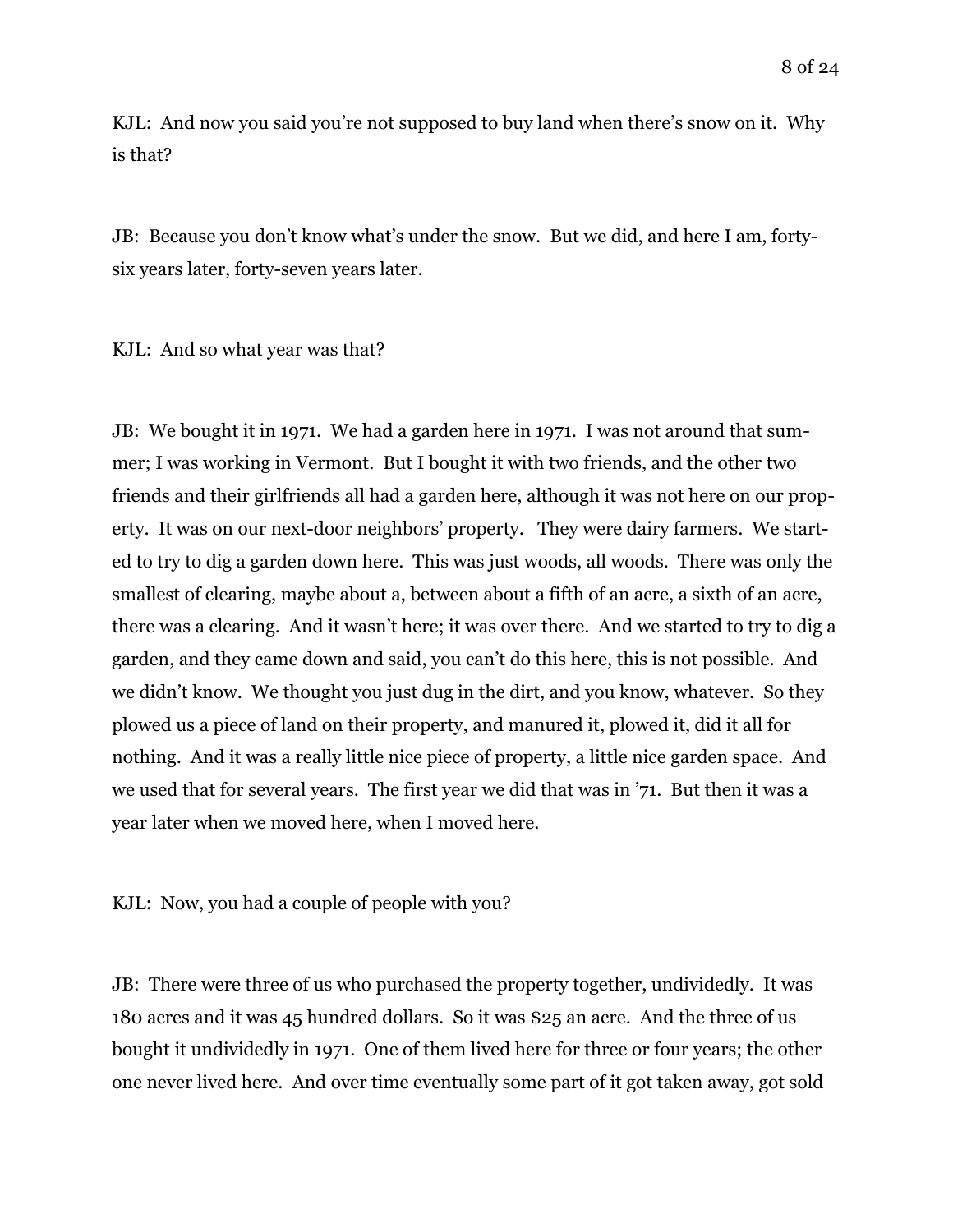off to other people. And then eventually my wife and I bought out everyone. So now we just own it ourselves.

Did you study horticulture at all at Colby?

JB: No, the only horticulture I studied was the trees in a painting maybe or maybe Beethoven's Pastoral Symphony. You know, that was my horticulture training.

KJL: So how did you learn?

JB: Well, when I was a sophomore, I had a VW bus. And some other students wanted to make cider, and I had the vehicle. So they invited me to come along. It was like I was the one with the baseball bat and the glove so they invited me to play baseball. But in this case it was that I had a van. And I knew there were old apple trees. I didn't know a lot about apples at the point but I could identify an apple when I saw a tree. So we went there, a bunch of us and harvested apples, harvested a lot of apples. Well, enough to make let's say 60 or 70 gallons of cider. And that was my other introduction to horticulture was making cider in a dorm room in a college. [laughs]

KJL: So did you learn from people around here?

JB: Well, yeah. We had, we started — We had a garden; we didn't know anything about gardening. We got Rodale's book which was what everyone used back then. *How to Grow More Vegetables Than You Ever Thought Possible* —? Whatever it is. Oh, oh — *Fruits and Vegetables By The Organic Method*. I think that was what it was called. But anyway, the big Rodale book that was out back then. And so we just read that, did what he said, and the garden was great. It was fairly unsophisticated, we'll say, or easy. And then as I became interested in  $-$  and that was about the time MOFGA was getting start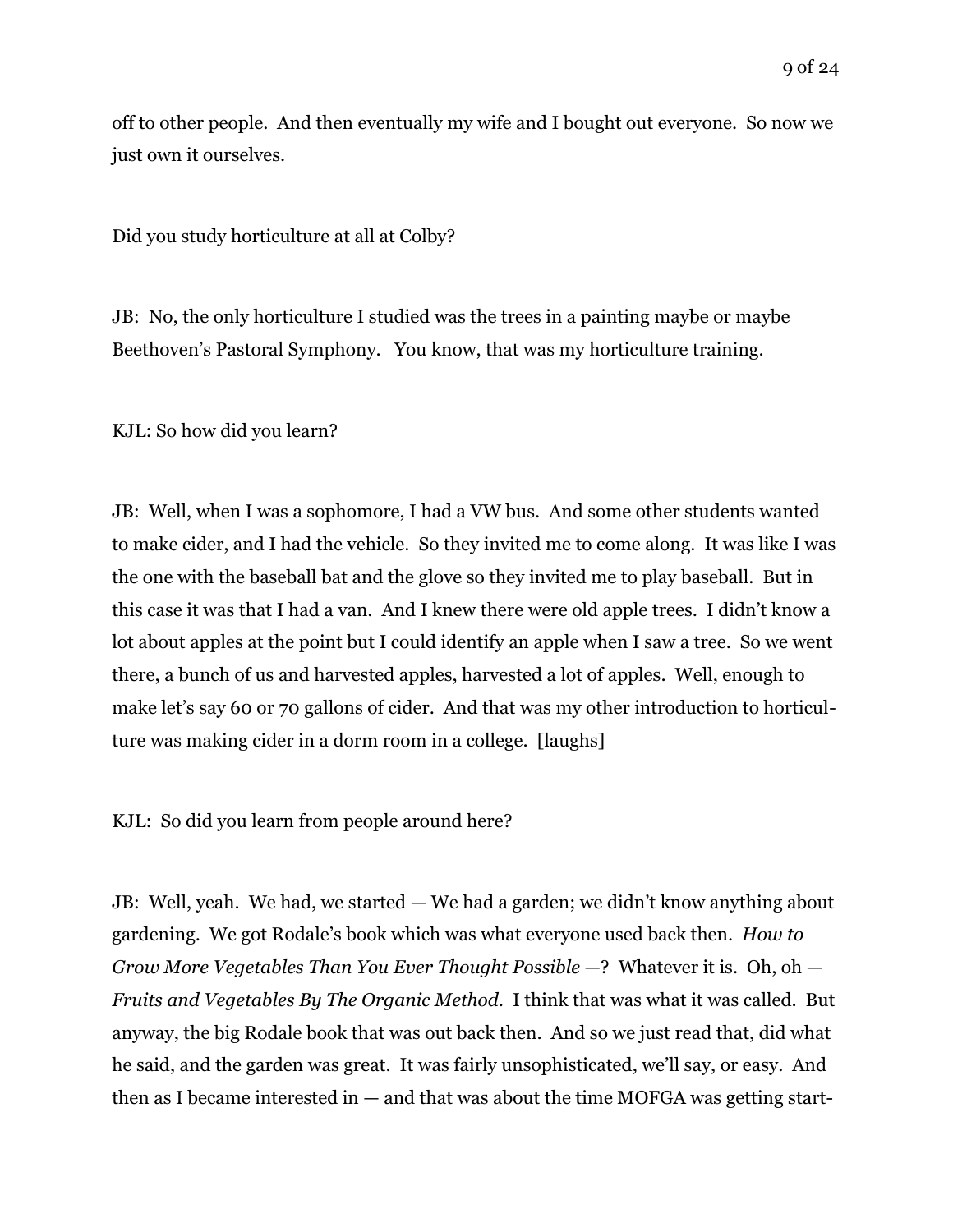ed, Maine Organic Farmers and Growers Association, and so we started attending all those things. Went to the, it was a few years, it was all beginning to happen. So there were things you could read. When I started to get interested in apples, I had gotten pretty good at picking up information here and there and sort of assembling it in my brain. That was how I did music. I felt like I had and have a pretty eclectic appreciation of music. And I didn't adopt any one mentor's or person's or anything — somebody's, well, I can't think of the word. Anyway. So what I did as far as music was concerned, you know, I liked that thing that you listened to, and that thing that they listened to and that thing that she listened to, and so forth and so on. And I didn't care if it was rock and roll or opera or jazz or swing you know or folk or country or country western. It didn't matter to me. It was all music and so I took a little here and a little there and I learned everything I could about it. Well, when I got into plants, I just used that experience of not adopting any one particular sort of version or vision of what gardening should be. But I just said "Okay, this is what I like; this is what I'm going to do." And I didn't know how to do this, so I'm going to go find somebody that can teach me how to do this. So I did have mentors in horticulture primarily people who were into apples, almost entirely. And they definitely helped me a huge amount. Although, again, it was a sort of eclectic. I picked up a little from a bunch of different people. They all helped me. They were incredibly generous with their time.

KJL: Were they people from nearby?

JB: No, not necessarily. Some, some nearby. Some it was only an afternoon that we spent together. But others, in some cases, it was hundreds and hundreds of hours.

KJL: So, how did you get interested in apples?

JB: Well, maybe it was pressing cider in college in my van, with my hallmates. They're beautiful colors, beautiful sizes, shapes, tastes. You know, they grow, they're not the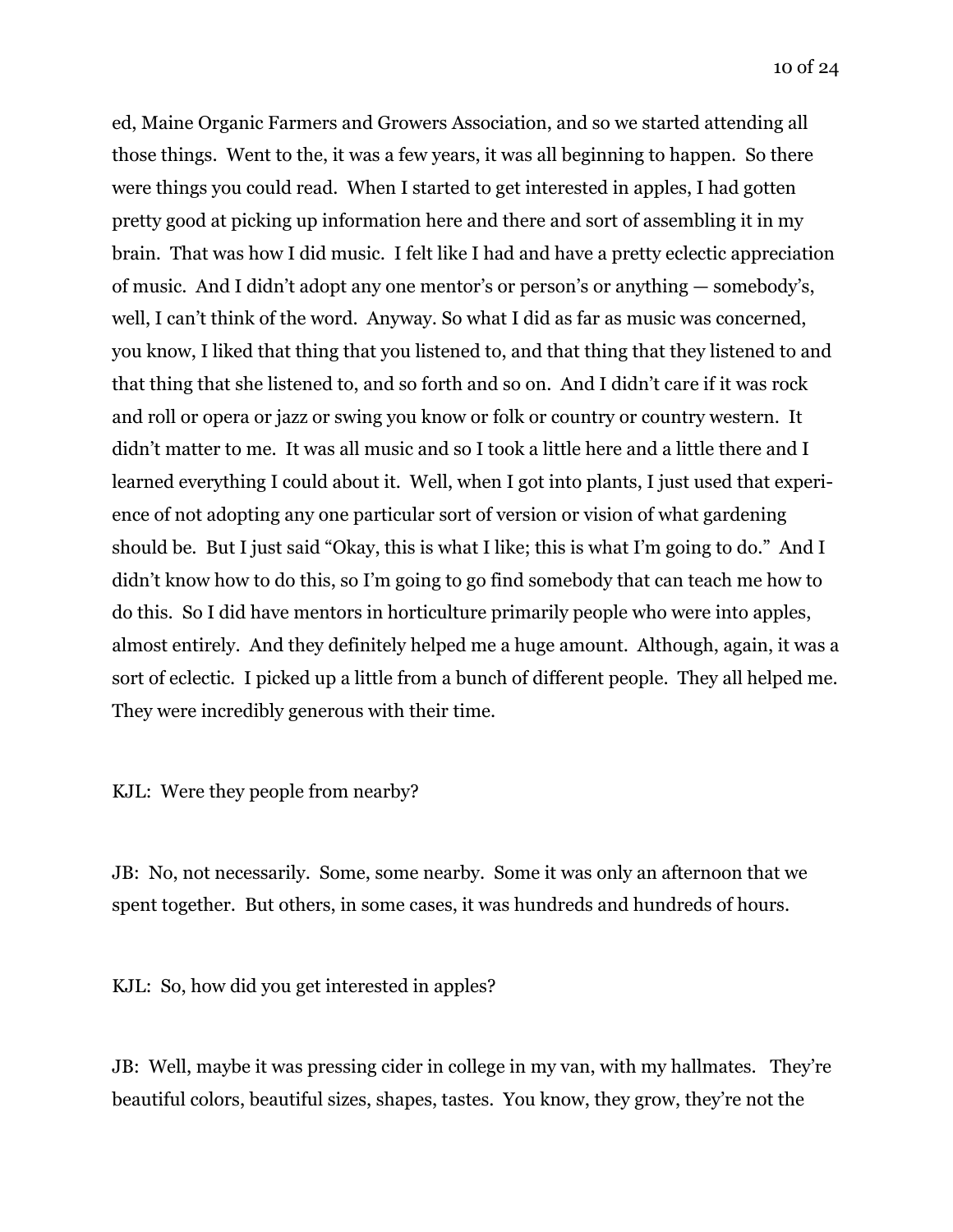oldest trees that grow in Maine, but they grow to pretty old. And they age elegantly. So the oldest trees that I've seen are the most beautiful. They may not be the most productive. But they're the most beautiful, so visually, and the fruits are so different from all the different varieties and the history behind them — you know, back to the word "history" — that I got into the history of the varieties, where they came from, why are they named what they're named. What are they good for? Why do they taste odd? Why don't they all taste like an (inaudible)? Why should anybody grow them? Who should care?

KJL: And how many varieties of apple do you have here on the place?

JB: Well, I think maybe about 400 or 500, something like that. I should have that number in my head, but I don't. But somewhere in the four to five hundred varieties.

KJL: I noticed as I drove in, there'd be an apple tree here, and there'd be an apple tree over there. They're kind of — some of them are kind of scattered out.

JB: That's one right there. [laughs] So, yeah. Most of — we have one orchard of about 300 or so trees that at least looks vaguely like an orchard. They're in rows. You know, that sort of thing. But most of the trees that we have are just wherever we could find a space to stick them in. So, they're not — Uniformity and regimentality are not hallmarks of our landscape style. We call it like, sort of "random post-modern." [laughs] Whatever that means.

KJL: Was your wife one of the three people who originally helped you purchase the land?

JB: No. It was two male friends of mine from college.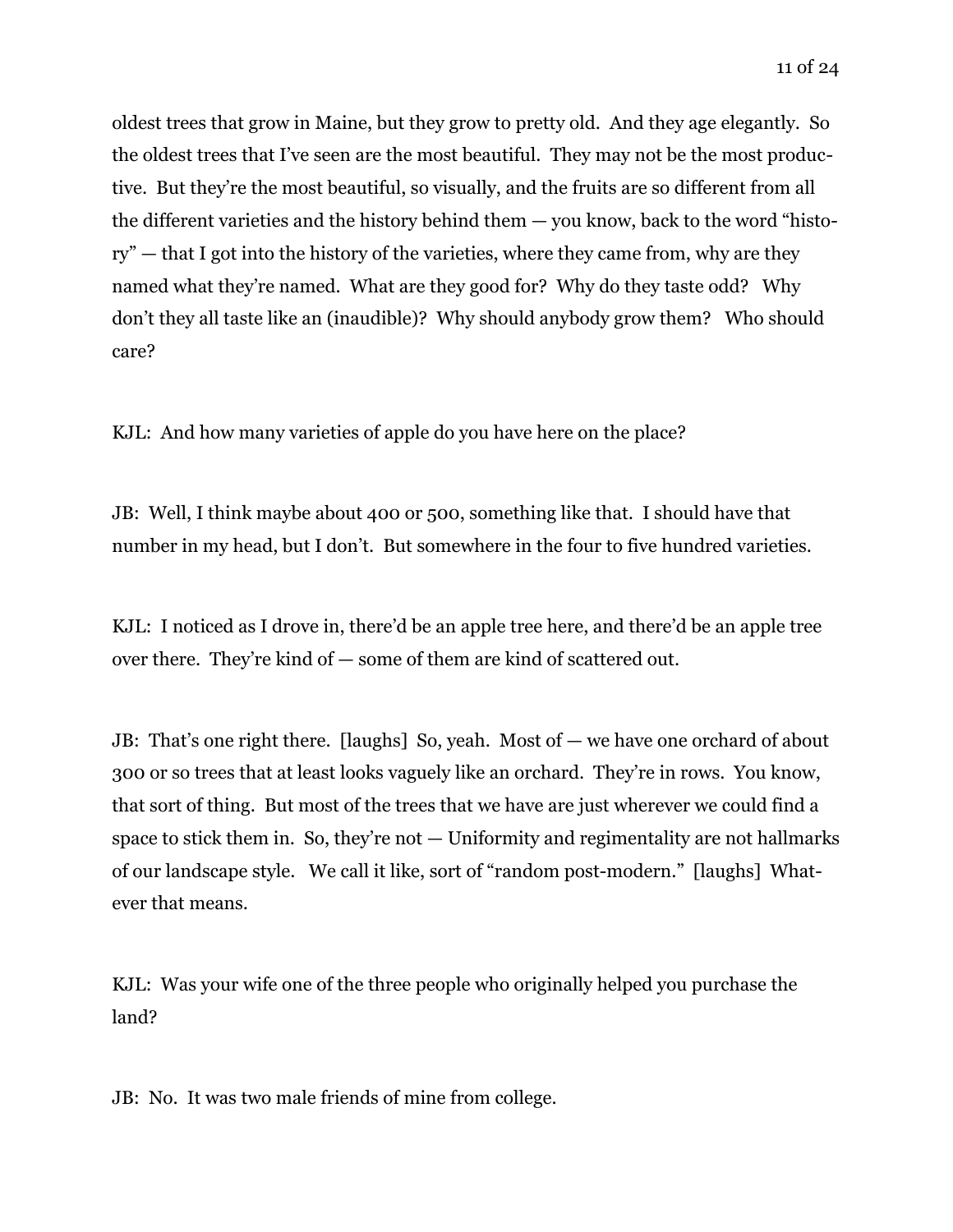KJL: Tell me how you met your wife.

JB: Well, I had a, had and have a number of friends from my childhood. One of them met my wife in college and then he lived with her and her boyfriend, later to become her husband, we lived with her and her husband for a number of years after college. He was like their perennial housemate. And it was through him that I met my wife.

KJL: Now when you came here to scout this land, what were you looking for?

JB: I don't think we were, I was looking for anything. I was just out, like, for a drive on a Saturday, whatever. We met up with the realtor probably at his office which I don't know where it was or maybe he told us to meet him here, I don't know, I don't remember. But I was, "Okay, let's go. Let's see it." I wasn't really looking for anything. [laughs] I didn't even know what I *could* be looking for. Not a question of what I was looking for or what *should* I have been looking for, I didn't even know what I could have been looking for. I was just lookin'. I was young! I was twenty! [laughs]

KJL: And tell me about the first year. You said you raised a garden.

JB: Well, the first year I was still attending Colby and no one lived here. The second summer, which was 1972, there were generally about five us here. We lived in wall tents which we borrowed from a summer camp, cooked outside, and built two small log cabins. We didn't even know if we had logs that would work for the cabins. That was how basic our knowledge was. We had to have a friend of ours who was an old logger, who was probably in his 80s then, come out and tell us if we had the logs. He drove in, in his big ole Buick or whatever it was, got out, took one step out of his car and said, "You've got the trees," and then got back in the car and was ready to go. [laughs] We didn't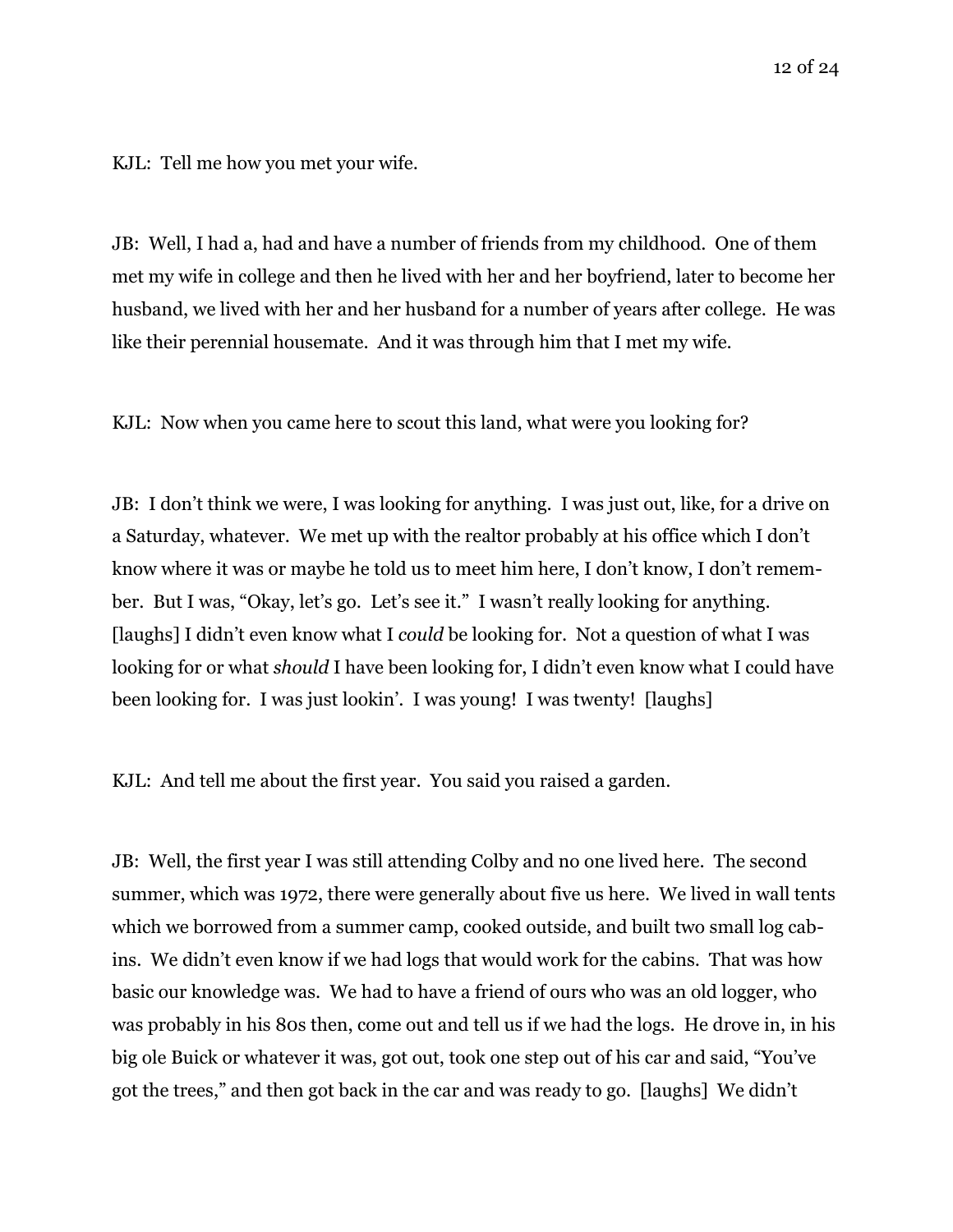know! So we built two log cabins. They were small. They were roughly 16 by 20. And mostly two of us worked on them all summer. But everybody, all five, there'd sometimes be friends would come. There'd be six or seven people, friends from college or whatever — not people from around here. We didn't know anybody. And we had a garden again; that would've been our second garden. That was up at our neighbor's. And we then spent that winter, the three of us. I was living alone in one of the cabins, and one of my friends and his girlfriend lived in the other cabin. The cabins were about fifteen feet apart, which, I 'm not really sure why we did that. But anyway. They were about fifteen feet apart. And we didn't plow the driveway. So we snowshoed in and out, walked. We were way off the road. Almost a half mile down a little dirt woods road, basically. So we had no power, no electricity at all, no running water. I think my friend had a propane stove that he cook on, that they could cook on. Although they could cook also with wood. And I cooked entirely with wood. The buildings were small. They both had lofts, where we sleep in the lofts. When it was too hot to sleep in the loft, even in the middle of the winter, because it would get really hot in there, I would sleep on the couch, downstairs, so to speak, until I woke up and I was cold, and then I would go up the ladder and sleep in the loft.

 I had no radio or way of listening to music, so I just made up songs that were sang, stuff I knew. Whatever. But I wrote, or whatever, made up many songs, because I spent so much time by myself working outside and had no entertainment other than myself. We had no phone. Our phone was about a half mile away, maybe a mile away, at our neighbors', the people that had given us the land for our first garden. After about six or seven years we gave them back their land. We never owned it. And ever since then all the garden's down here. And now we have quite good soil down here. Well, we've been gardening here now for over 40 years. When I needed to make a phone call, I could go to my neighbor's and just go in, just walk in. Make a call. They were happy to have me do it. And when I got a call, they'd come tell me. That was how few calls I got. I got a call about, I don't know, once a month, maybe. And it was usually when somebody died. Those are the ones I remember them coming down and telling me.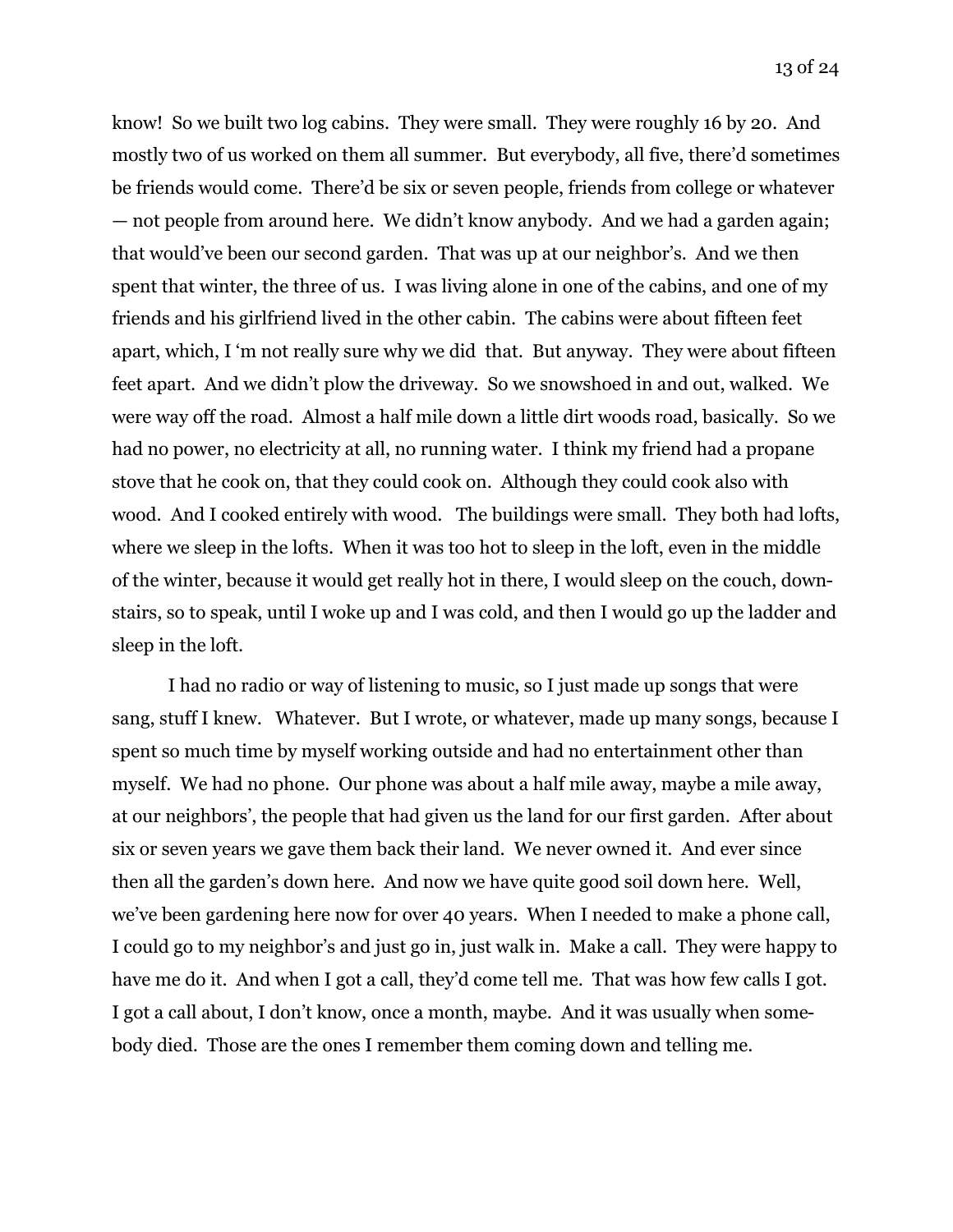So eventually we built more the next summer, 1973, we built three more cabins, and other people began to live here, at least, now and then. Somewhere along there, one of them got a radio and so in the winter when everybody was gone mostly and it was mostly just me and me and my two friends that lived next door, I would go borrow the radio wherever it was in one of the cabins that was empty and use that radio, and started a bit to listen to the radio. But it was still, it wasn't until about ten years of being here that I got a phone. By then, maybe it was 12, 13, 14 years, by then I had started Fedco Trees. I couldn't run the business without a phone. A lot of times, if our neighbors, if it was late at night, I didn't want to walk into their house, use their phone, I'd go to the phone booth in downtown Palermo next to the post office. But the phone booth, you know you go to the phone booth and make a call when they're not home — you just drove ten minutes, or walked down the driveway and drove, and it's like an hour to make a call, and then they're not home. Nobody had answering machines. So, you couldn't leave a message; it just rang. So eventually the other people at Fedco got ahold of me and said, "We're going to pay for a phone, you have to have a phone." [laughs] I think I did pay for the phone, I don't know if Fedco paid for it, but anyway, I finally got a phone.

 The first couple of summers there could have been at times, ten or twelve of us here. We still didn't know many, really any people from around the area. You know, maybe we'd met somebody. Wasn't until maybe three or four years after being here, that I began to meet other people that were doing more, some version of the same thing. And so that was about the time, at first it was mostly populated with — when people would be here, it would be mostly like my friends, friends from college who lived in other parts of the country and were coming up sort of like an adventure as opposed to like let's move to Maine. So within two or three years, people were in graduate school or had moved so far away that they weren't going to come here or whatever. So at that point my friendship base switched from being sort of connections from college and long out of state to people who I didn't know yet, I was just meeting, whose connection was to Maine. So that altered well, the circles that I traveled in, the people that I knew. I still have those friends, many of them, who used to come visit, way back when, and who now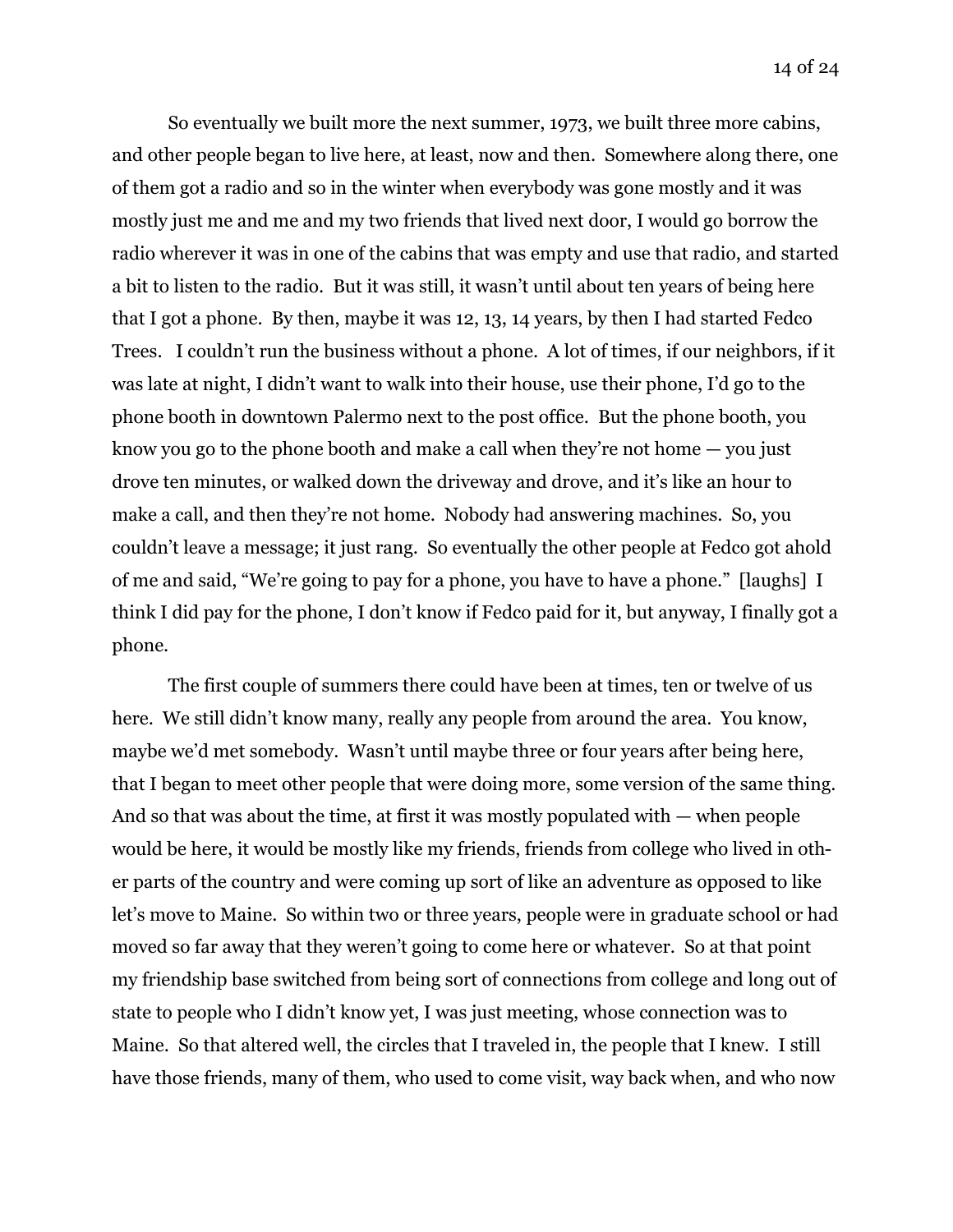live in, all over, different parts of the country. Some don't even live in the States anymore. I still have those friends and they're old, old friends. But we don't see them very often. You know, we see our friends up here. So at a certain time your friendship base or whatever sort of shifts to wherever it is that you live, basically. Not very profound [laughs]. You know, after a couple of years, instead of having this little insular scene going here, it became a place where our connections because not out of state but with other people that were doing similar things. [laughs] I've said that before.

## KJL: Had you built a cabin before?

JB: When I was six or so, in the woods near our house in Massachusetts, somebody had cut a bunch of trees down. They were probably white pine and they were cut into pieces about, we'll say maybe six or eight feet long. Probably six feet long. And if I had to guess — at the time I didn't know why they were there, and I don't think anybody even talked about it. They were just there. And my guess is that somebody, whoever owned that patch of woods had paid somebody to just come in and thin it. Or something. And these were like logs that they had just cut and there was not enough value to them to sell or anything. They were probably six or eight inches in diameter. And so they probably just cut them up into lengths and just left them. And some of the older kids who were probably eight or ten had made these logs into little cabins. And the door in the cabins were probably about a foot and a half high, or maybe two feet high. So you had to crawl into them. These were, like, funky. There were no nails, there were no notches, there were no — It was something that kids created. And I got to sort of participate in it, not because I was a builder, but because I was a really young kid and came along while they were working on it. As I recall, they were very cool. So that was my first log cabin, something that the local neighborhood kids built.

But as far as building houses myself, or cabins, I had not built anything out of logs before, and I did however, by that time, I had worked for various carpenters as a summer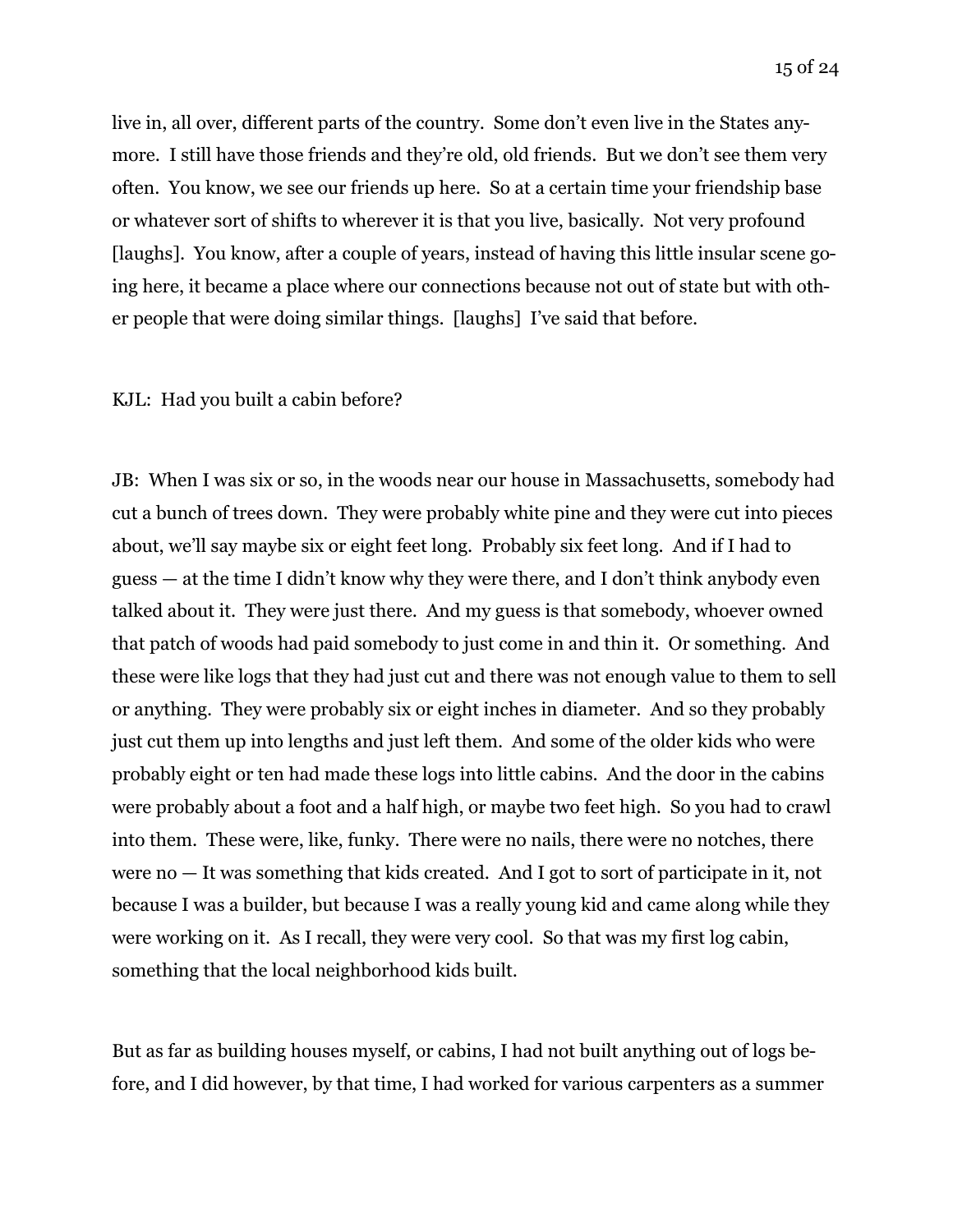job. And so I had a sort of a basic understanding of how to build things, you know. I had been working on houses and for the age I was, I probably had kind of a modest amount of experience. Enough to be able to build something.

KJL: Did you build this house?

JB: No, this house we hired essentially friends to build it about ten years ago or so. But all the other buildings here I built or I built with friends.

KJL: When you first came here, what did you hope to accomplish?

JB: I just was wanting to put some distance between me and, we'll say, suburbia. I grew up part of the time in essentially suburbia. And I was interested in seeing if there was another option. So that what I was up to. I'm not a big fan of suburbia. For me  $-$  it could be really great for somebody else, but it just wasn't my thing.

KJL: Were there some skeptics sometimes? You told them, "I'm going to go find this piece of land and go live on it." Were there skeptics who kind of shook their heads or anything like that?

JB: There were no non-skeptics. [laughs] I don't think anybody thought I was actually crazy. They didn't want to commit me. Well, maybe they did, but they didn't say they did. But I don't think that I had any fans for what I was doing. [laughs] It was a lonely adventure. My parents, they're both deceased. You know, this was a long time ago, and I was young. But my parents became fans, and so did my siblings, and so did most of my friends. But back then, there must have been somebody who thought it was a good idea — but I don't remember who it was. [laughs] Maybe there was no one. I mean,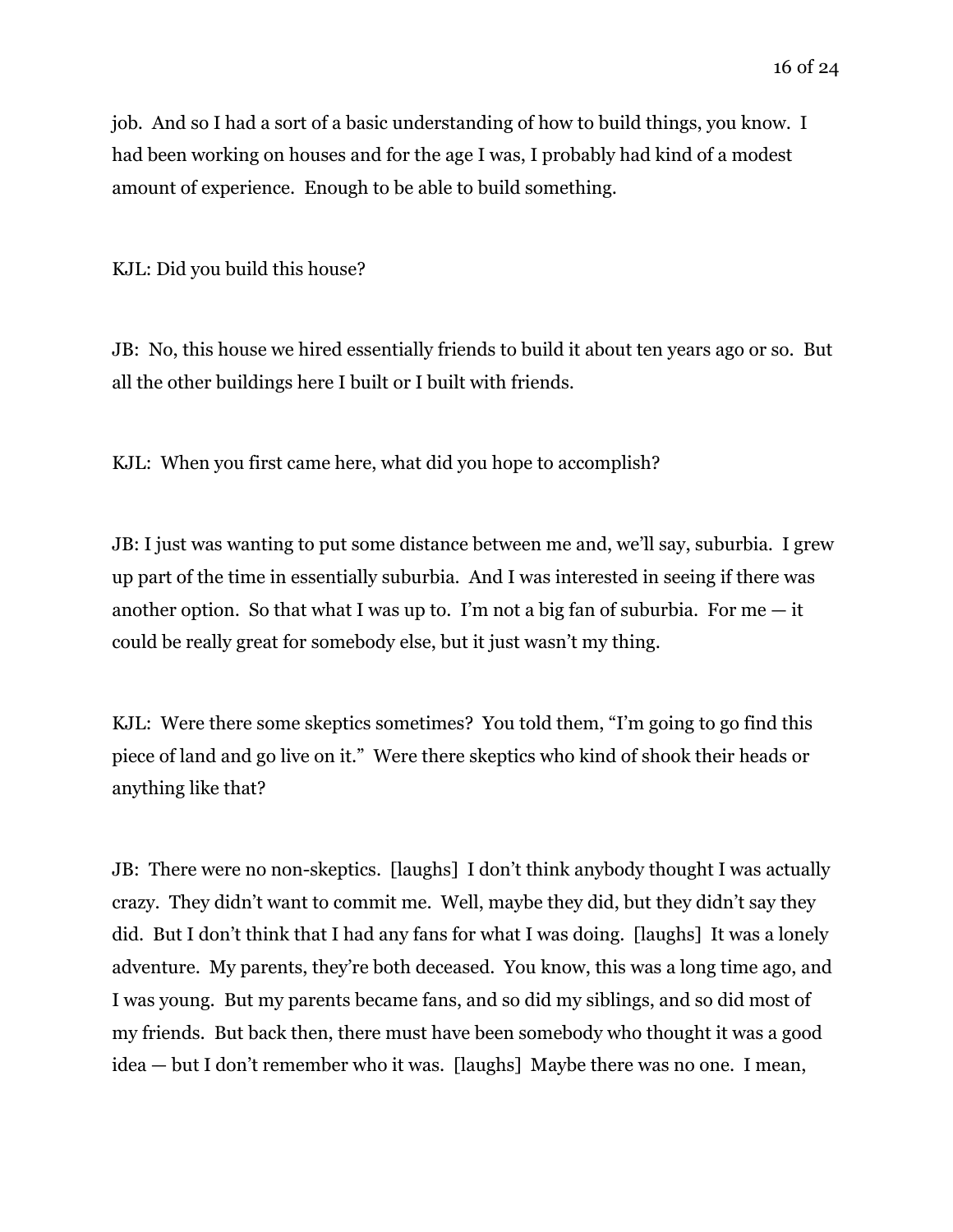there were some people that tolerated it and people didn't abandon me, but I don't think anybody thought, "This was really great, what a good idea!"

KJL: How long did it take before people started coming around and seeing the value in what you were doing?

JB: Oh, maybe about 35 years. [laughs] That's a long time! Yeah. Yep. Better late than never. [laughs]

KJL: You have an apprenticeship program on the farm, is that right?

JB: Yes. MOFGA, Maine Organic Farmers and Gardeners Association….. has had an apprenticeship program for about thirty years or so, twenty-five, thirty years, thirty years? Thirty-five years? I don't know. And so we here on the farm, myself alone, myself and my ex-wife, and myself and my wife have had a number of apprentices over the years. They come and they live with us. Most of them come through MOFGA, but we found some through other sources, whatever, venues. They come and some stay here for a month, some stay here for six months, four months, years, you know. It really varies. Sometimes we have one. Sometimes we have several. That also really varies. Some really want to build things, some want to just garden, some want to work with apples. They vary, and the time we spend with them, the number of years and the number of months varies. But essentially they come to learn and their commitment is to a certain number of days a week, and they kind of give it their best, and that they're most cheerful and friendly, and you know, nice to be around. And in exchange, we try to do the same for them. And we also teach them as much of what we know as we can and help them to find teachers or mentors or whatever for the things that we can't help them with  $-$  in the hopes that when they leave, they will have picked up some tools to help them to find whatever it is that they're passionate about in life.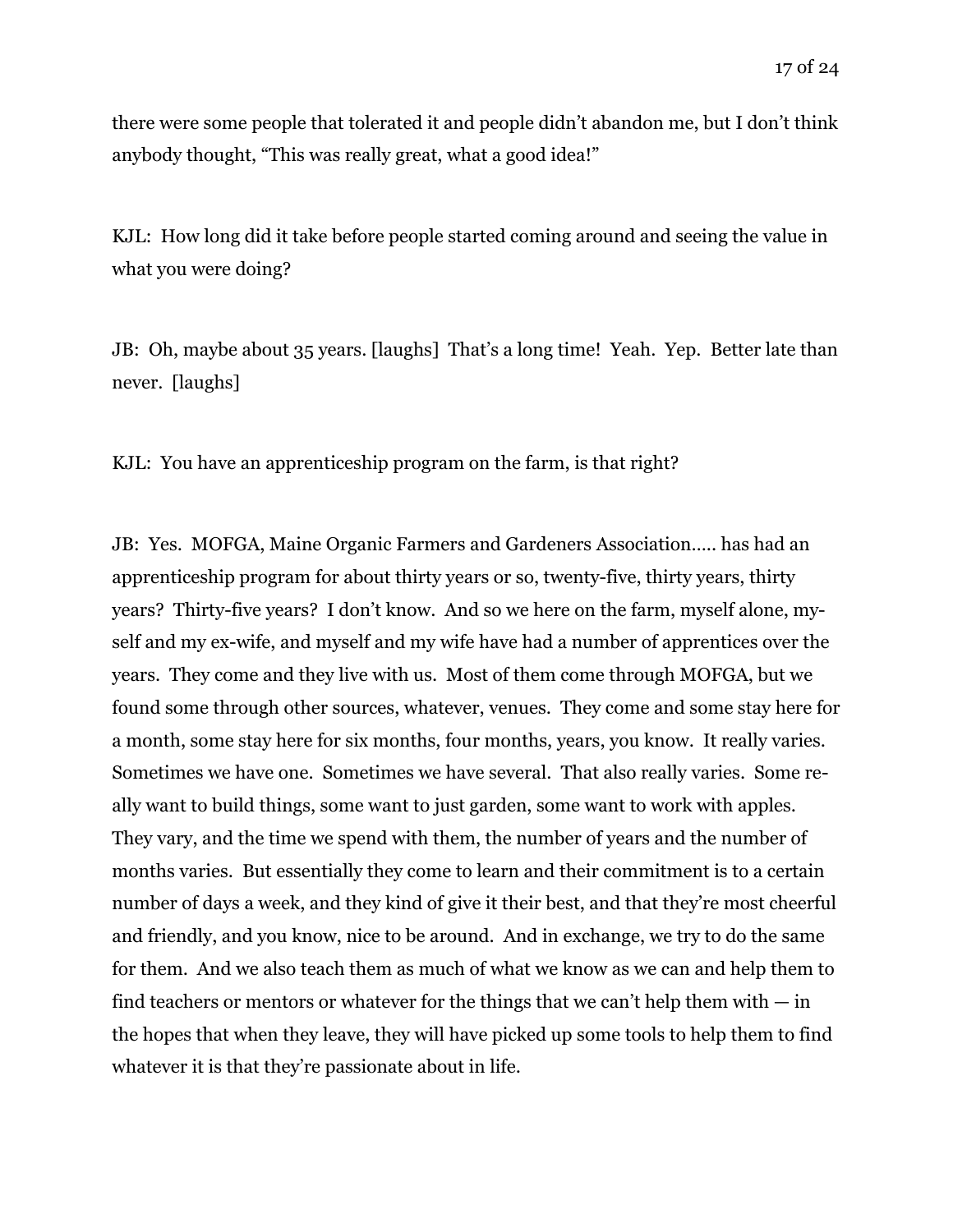KJL: Were there ever times when it got really hard and you wondered if it was worth it?

JB: Yeah, like every few days for years and years and years. Maybe even every day sometimes. Yeah. For a long time I lived without a regular paycheck. Once I started Fedco Trees and once that for years, you know, that was not even a steady paycheck. But eventually that developed and grew to the point where it was a steady paycheck and you know, that's really convenient. And you know, when you don't have that, not so convenient. You know. And for me, I made a personal decision to do this thing to live in a, for Maine, a somewhat isolated spot, in a way that was different from most of my contemporaries, although — well, whatever. And not to the sort of graduate school, professional thing that probably would have been my parents' choice. And I made this decision to do something different, and anytime you make that kind — anytime I have made that kind of decision  $-$  it's, the decision-making process itself is kind of challenging. There's a pull to question the decision. And even now every once in a while I think about it and I think about you know, "Was this the right decision?" And you know I don't agonize over it. It's sort of too late for that. But I do sort of review whether this was the right thing to do and part of what this has been, what this has meant, is that many of my contemporaries have spent a lot of time traveling around the world, traveling around the United States, having several different sometimes very interesting jobs in different locations, meeting people from other cultures. I've done almost none of that. And I have done some, but I went for sometimes close to a year without leaving the state. And in some ways, my experience is, well, a lot of what was my experience is dictated by that decision to stay on one tiny piece of property. And I missed a lot. My friends got married on the West Coast; I didn't go. I missed their wedding. Another friend of mine, a real close friend got married in Paris. You know, this was 35 years ago, whatever. I didn't go. I could've gone. I didn't go. I can remember when a close relative of a close friend of mine, really close people, she died very old. She died, and I didn't go to her funeral. And you know that's not, a lot of the times, a lot of the days, I was here, there was nothing really going on [?] other places. I did miss some really  $-$ You know, because I didn't have the money, I couldn't go anywhere.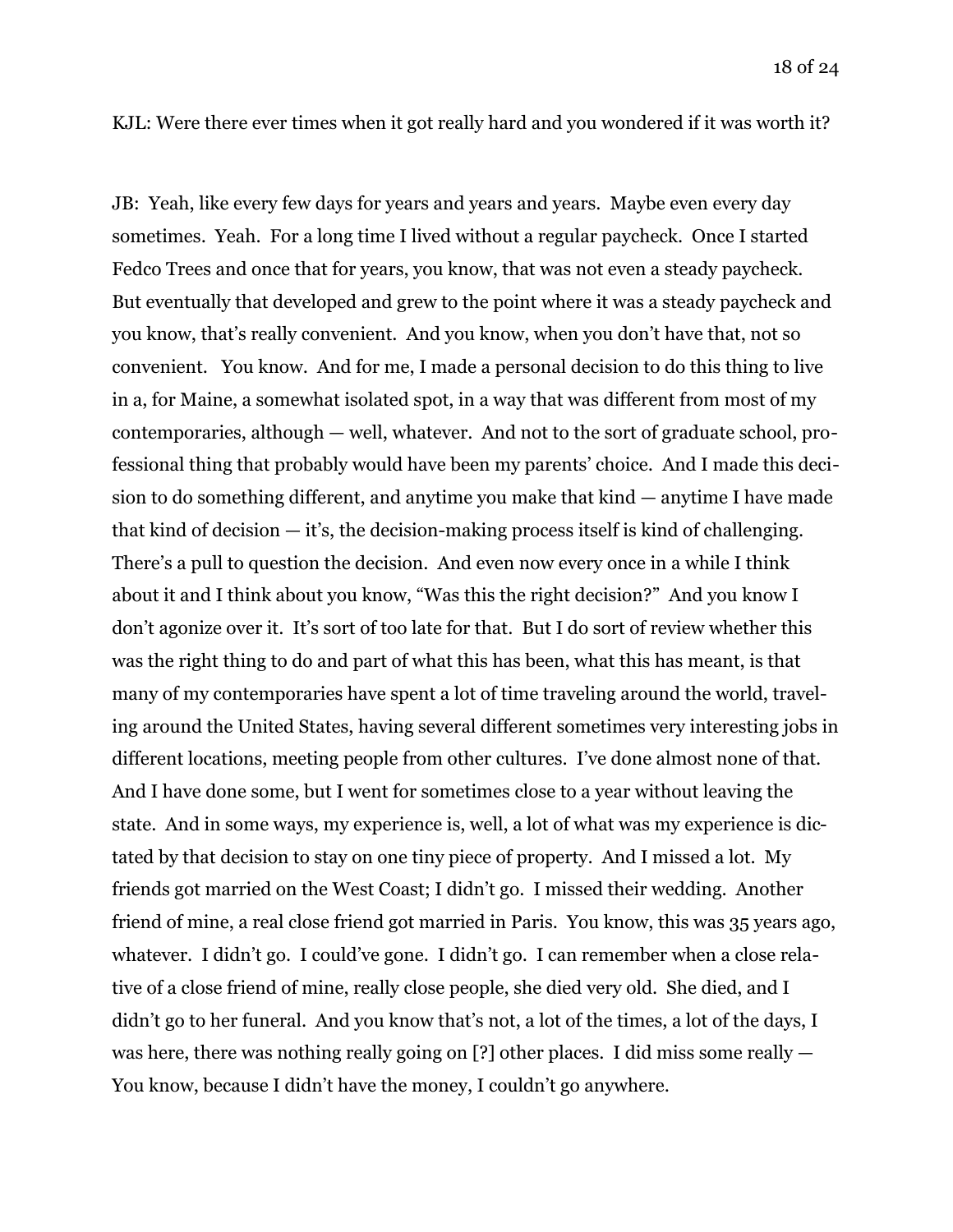But on the other hand, I'm climbing in trees that when I planted them they were two feet tall, and now I'm climbing in them. And I'm looking at the same trees, the same gardens, I've planted garlic in the same place, in the same garden, you know, rotating it around, whatever, you know, for I don't know, 40 years, whatever. And you can't you can't get to know a person deeply without many years together, I don't think. And you can't get to know a piece of property together deeply without many years together. Now, for most people in the modern world, that getting to know people is hard enough. Getting to know property is mostly impossible and most people don't even really particularly care but it is an amazing experience to be in one place for what is now, you know, it's  $2/3$  of my life in one spot and it's a fun experience. You know, it's  $-$  yeah, it's not for most people. And I don't necessarily think it should be, you know, or anything. But it's pretty amazing to just do it like year after year after year after year and you just see things and they grow or they get cut down or they get moved or you fix something or you add a little here or plant this there or whatever.

I think that with things that have to do with horticulture, agriculture, whatever you could be a genius but you can't learn it in a year. It takes a lifetime. And one of the great things about it is every time you screw up, you know, unless you die, you can do it again next year. So, but you gotta wait. It's not like the next time the ball comes down the court you can, you know, block it better. Well, it's true, but the next time the ball comes down the court in the garden it's gonna be next May, so you just missed a year. Now, the beauty of it is, it is going to come back and you're gonna get a chance to plant the peas right next year or whatever. But the bad thing is you gotta wait eleven and a half months to do it right. But, you can't write it down. I mean, you can write some stuff down; we do write a lot down. I write a lot, a lot down. But you also have to begin to go through the process of assimilating it into your sort of "who-you-are." You know, so you can't forget to plant the peas because you just can't forget to plant the peas, because it's in your  $-$  it's in you, that at a certain time you plant the peas. And you just know that you're gonna plant the peas. And you don't have to like, "Oh, yeah, what did I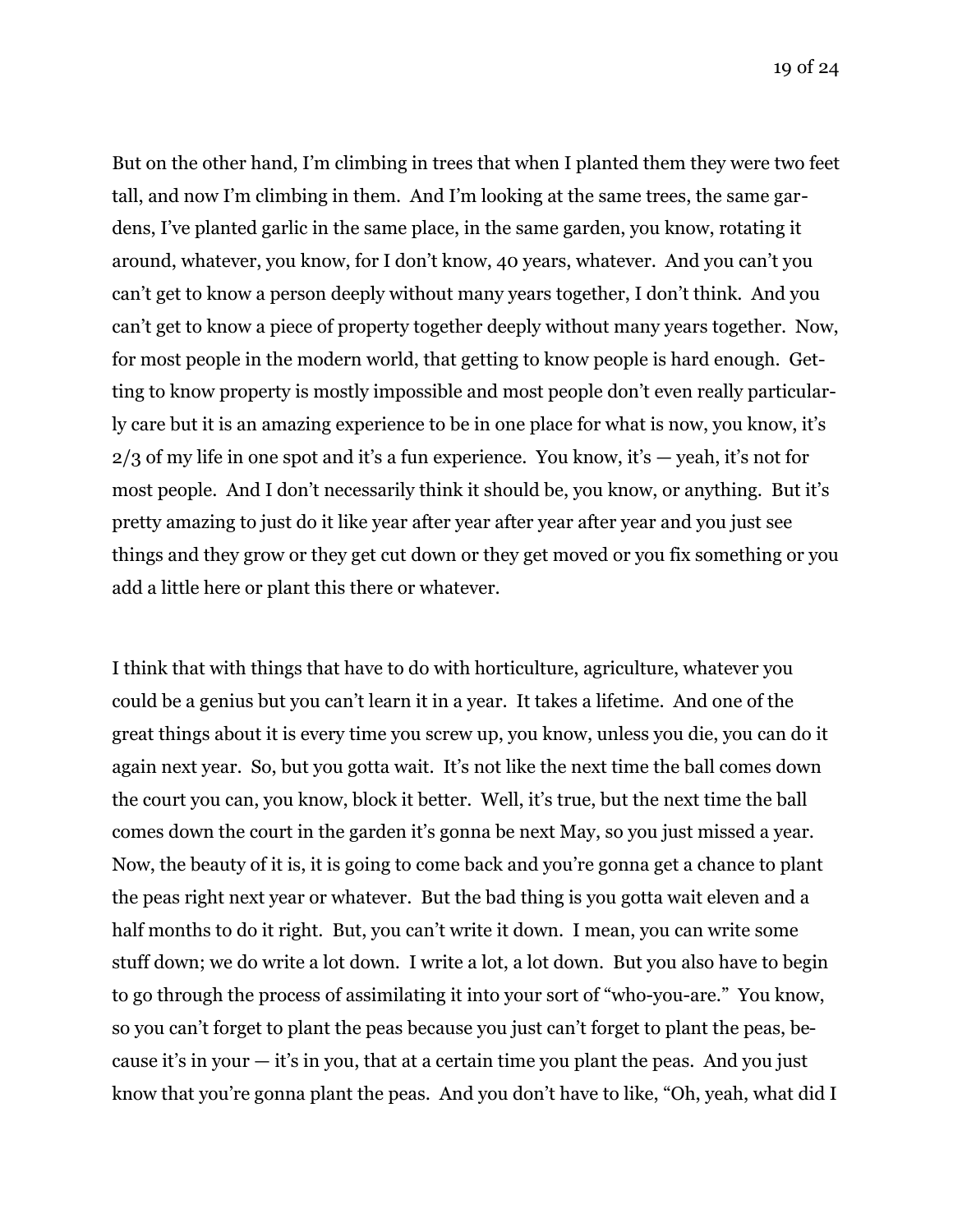forget to do this spring? Darn, I forgot to plant the peas!" So you write a lot down but you also, it becomes…. and it's also nice that the year is so cyclical. There's nothing linear about it. You know, it does mean that if, you know, the corn wasn't very good this year you're not going to get it again for another year — that's a bummer! But the other thing is, you are going to get it in a year. [laughs] You could do it better next time, because you're going to be here! You know, it's not like, "Okay I've got this year to do the garden. I'm going to the 'garden thing' for a year here and see what's that all about and learn how to do a garden. It'll take me a year." You can't do that. I mean, you could do it and have fun and learn some stuff but if you want to get good at many of these things, you know, you've got to be there for years and years and years.

KJL: Now, you've worked with a lot of heirloom apples now, is that right?

JB: Yes. The criteria — because apples come from seed and because so many people were planting apples from seed, the variation that was in the landscape, and really still is, is quite large and the criteria by which selections were made for the early heirloom, historic, whatever, varieties of apples, the criteria was different then. It wasn't about another crisp, sweet, juicy, Honeycrisp. It was something else: which one made a good dumpling or baked well or dried well or made a good pie or made good sauce or whatever. And those are not the same apples as the one they sell in the grocery store. So if you want to do anything besides eat an apple fresh, you gotta look somewhere else.

KJL: How has the land changed on the time you've been on it?

JB: Well, instead of having an eighth of an acre or a sixth of an acre or something clear, we have about maybe 5 or 6 acres clear. It's still a very small hole in the woods, but it's still a lot bigger than it was. So, some of the trees  $-$  a lot of the trees within that space are now gone, they are up in smoke so to speak, burned in our stove. So some of the trees are gone. A couple of the big ole trees have just reached the end of their lives and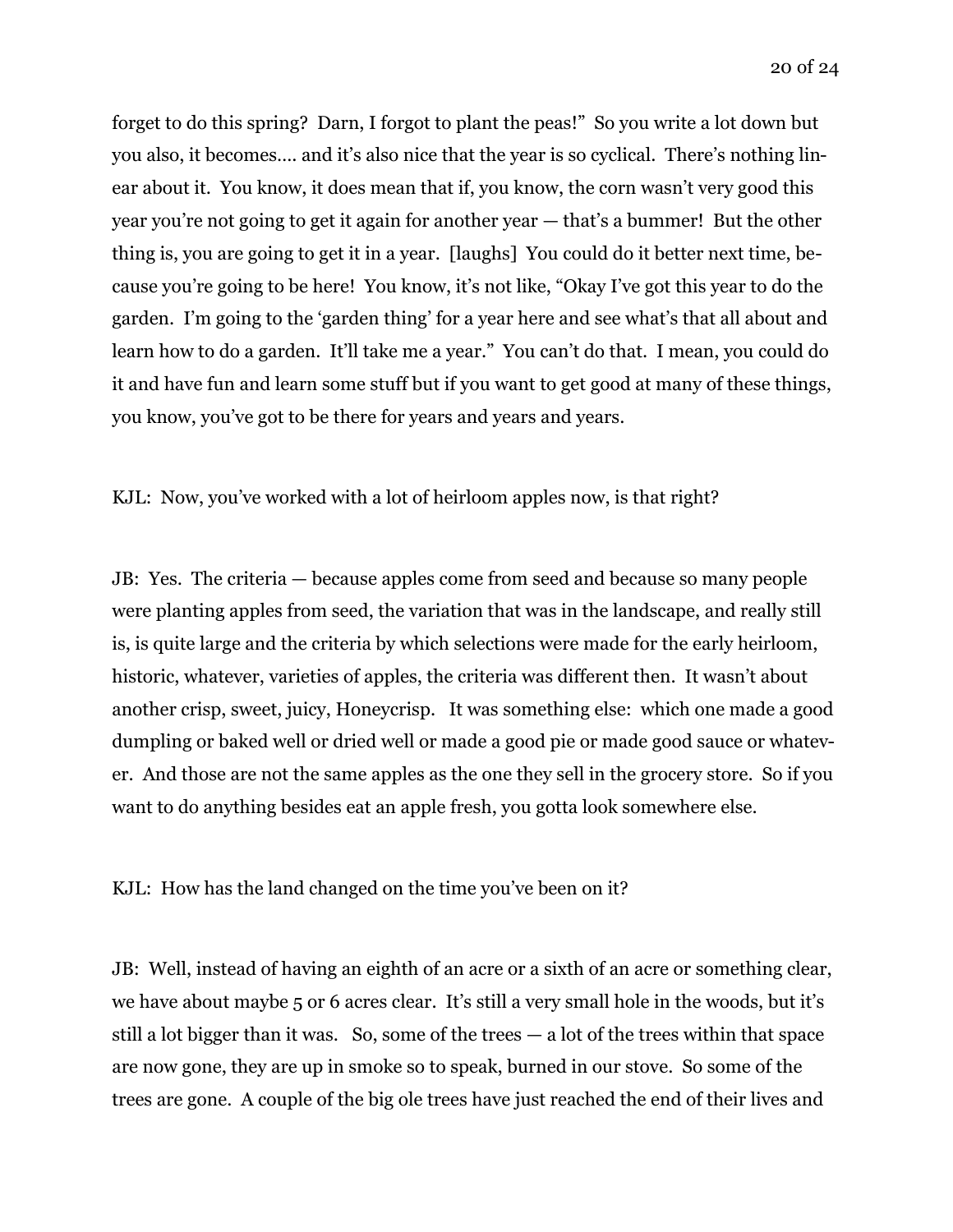died. Some have gotten hit by lighting. So there are a bunch of trees gone now because of our expanded open space. And we have many more gardens, then then, we had no gardens. Now we have gardens particularly in a few locations, very concentrated and quite a bit. And also down here we have quite a few fruit trees now that have — their roots have replaced the roots of the oaks and pines and birch and maple that used to be here. So, a lot more fruit trees. More buildings. Lots of little buildings, lots of little sheds and barns and things, that weren't here of course. There were no buildings here.

## KJL: And how have you changed?

JB: I don't apologize to myself so much for making a bad decision in coming here. I don't second guess myself anymore. I do think about it. I think about whether it was the right thing to do. But I don't struggle with it. I think that that it's an interesting question to me, you know, was a decision that I made many years ago, what, fill in the blank, whatever it is, was that decision a good decision to make, especially when it hugely affects the rest of your life. Whereas forty years ago I made have anxious about it or angry even or worried I think now I am glad I made that decision. I'm more, I will say, surprised, that I'm living with the consequences that I made when I was eleven. And I think Wow, I was eleven, and I made this decision. And I've playing it out for the last fifty-six years. I've been playing out a decision I made when I was eleven after spending a couple of days in Maine. Makes me think that maybe either I was an idiot or elevenyear-olds are pretty observant.

KJL: You've been pretty generous with your time. I appreciate it. Is there anything you want to point out to me that I might have overlooked?

JB: No, well, let's see. I think that there is a lot of discussion about the importance about having a mobile society and the importance of home and family and are those in conflict with each other. And we live in a funny society that is predicated on mobility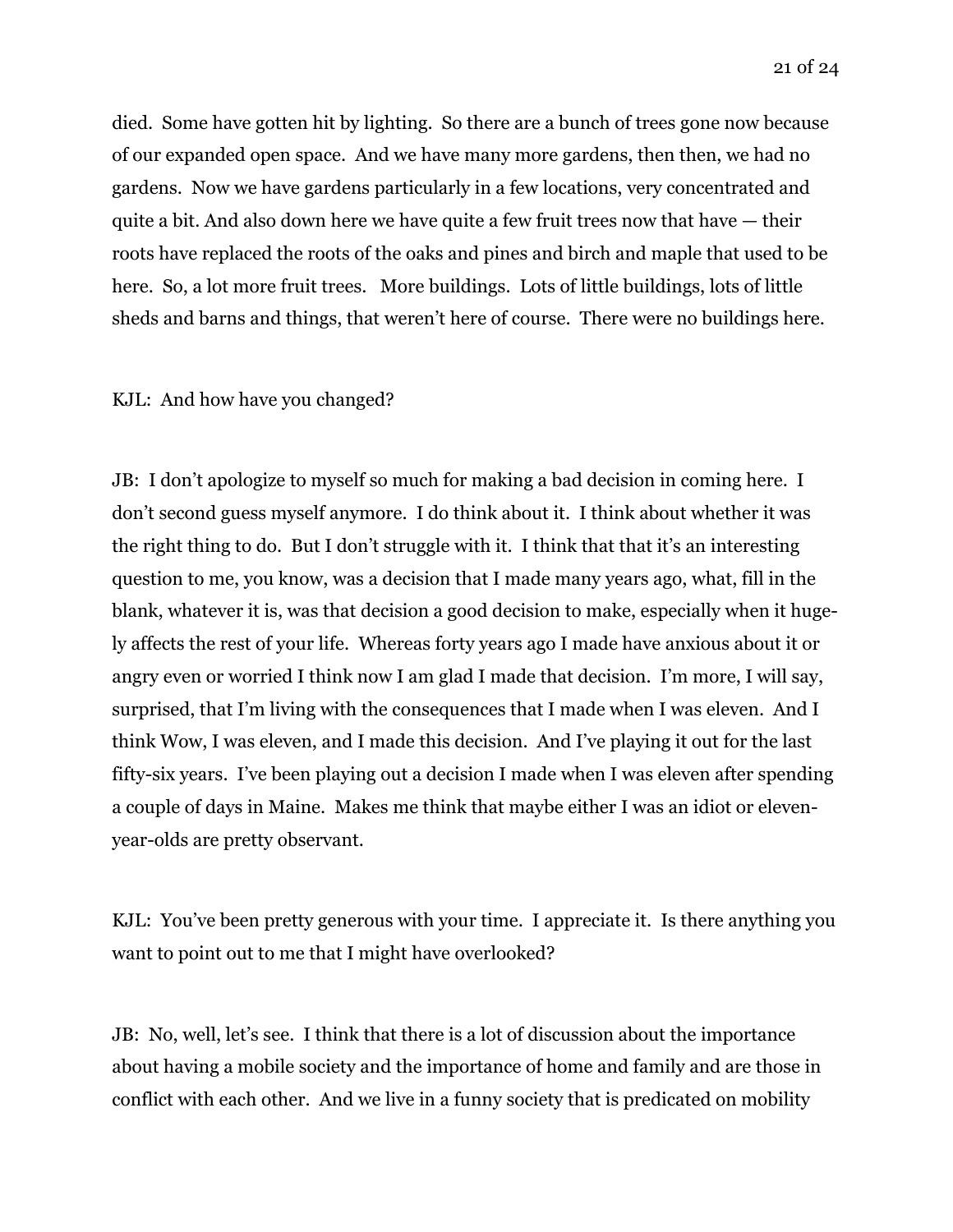because of the demands of, especially when it was a manufacturing economy, we have that. And then the whole you know go west and all that sort of stuff. And then we have this long tradition of families in some cases being in the same location many many generations, on farms, you know, whatever. We have these two things that are sort of in conflict with each other and sort of not in conflict with each other. The way that my contemporaries for the most part, probably almost all of them that I knew, maybe not all, but most  $-$  the way that they configured their lives was I want to do something, x, y, or z, and so that's my focus. Now, I'm going to go wherever I need to go and live wherever I need to live in order to do that. And what I did was the reverse. What I said to myself was, I'm going to live here. And then I'm going to figure out what I'm going to do, in order to afford to live there. Maybe I just got it mixed up, when I was learning about life. But it turned out that what I was doing was sort of the reverse of what most of my contemporaries, if not all of my contemporaries were doing. It's an interesting way to do things. You know. It's a different  $-$  You get a different kind of perspective on the world. And I don't necessarily recommend it for everybody, but I won't necessarily say it's not a good idea. In retrospect, when I see where we are now, you know, I think it's been great. I like it. I like getting to know a place, you know, deeply, there's nothing bad about it.

KJL: Well, thank you!

JB: Okay, you're welcome!